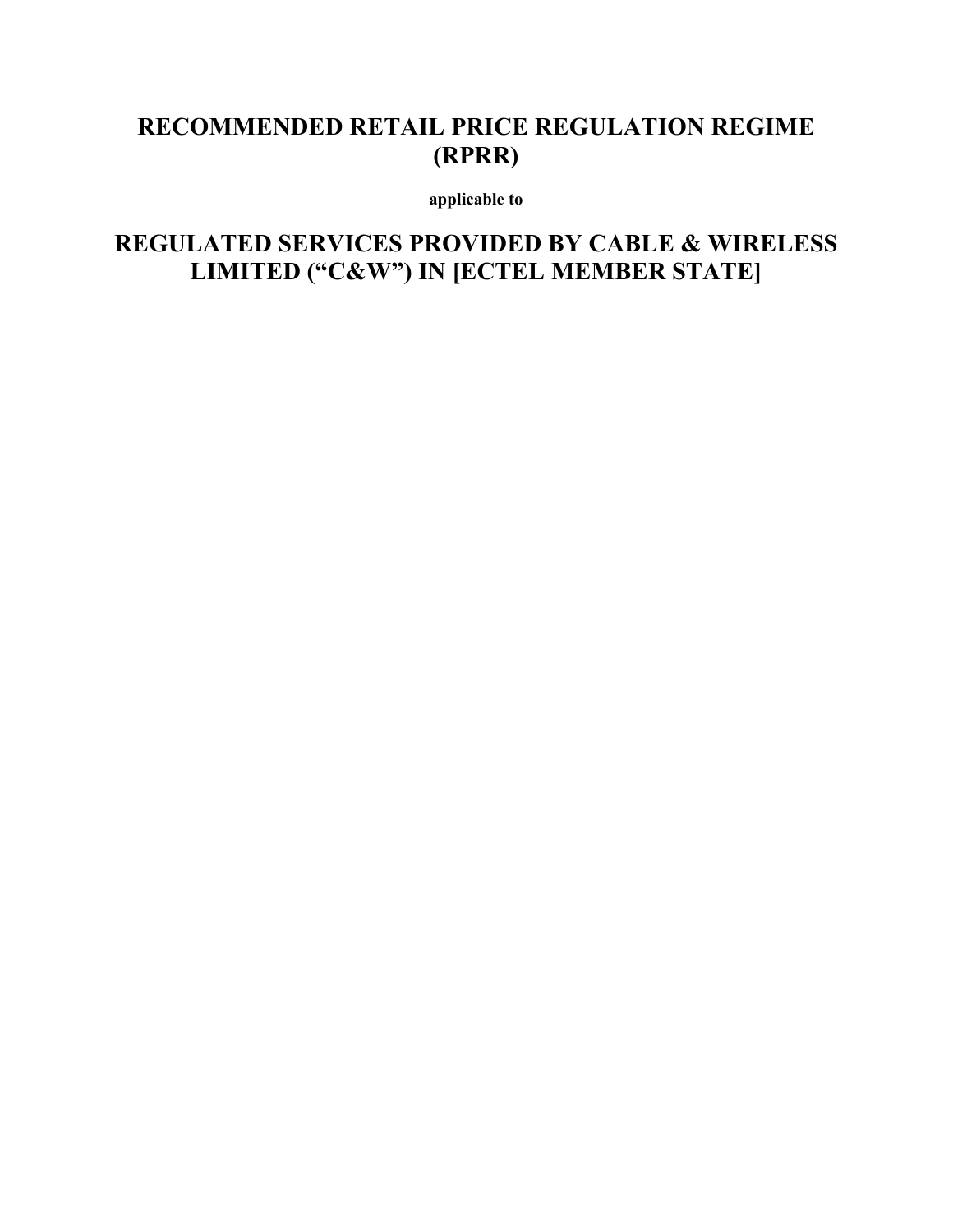# **INTRODUCTION**

This document establishes the obligations, provisions and procedures constituting the Eastern Caribbean Telecommunications Authority's ("ECTEL") recommended retail price regulation regime ("RPRR") applicable to Regulated Services provided by Cable & Wireless [*ECTEL Member State*] (referred to herein as "C&W"), a company duly licensed in [*ECTEL Member State*] and having its registered office situated at the [*ECTEL Member State*].

In addition, in the case of **Grenada, Saint Lucia and St. Vincent and the Grenadines**, the RPRR also applies to C&W's affiliated company, Columbus Communications [*ECTEL Member State*] Limited, a company duly licensed in [*ECTEL Member State*] and having its registered office situated at the [*ECTEL Member State*].

The Automatic Adjustment Mechanism ("AAM") of the RPRR also relates to Digicel, a company duly licensed in [*ECTEL Member State*] (referred to herein as "Digicel") and having its registered office situated at the [*ECTEL Member State*].

The Regulated Services included in the RPRR are as follows: retail residential and business fixed voice access and domestic and international calling, broadband Internet access, domestic and international private leased circuits ("DPLC" and "IPLC", respectively) and data services.

The RPRR was developed pursuant to the relevant provisions included in the Telecommunications Act No. [XX] of 2001 (the "Act") and the Telecommunications (Retail Tariff) Regulations (the "Regulations"). For the avoidance of doubt, to the extent that there may be a conflict between the RPRR and the Regulations, the Regulations would take precedence. Also, in the event that the new Electronic Communications (Retail Tariff) Regulations (the "EC Regulations") come into force in Grenada and to the extent that there may be a conflict with the RPRR, the EC Regulations will take precedence.

This RPRR replaces any price cap plan previously approved and adopted by National Telecommunications Regulatory Commission (NTRC) of [*ECTEL Member State*] that may be in effect.

## **1.0 DURATION AND TERM OF RPRR**

This RPRR takes effect on  $1<sup>st</sup> March, 2022$  and has a term of four (4) years as follows:

- i) Partial Year 1:  $1<sup>st</sup> March to 31<sup>st</sup> December, 2022$
- ii) Year 2:  $1<sup>st</sup>$  January to  $31<sup>st</sup>$  December, 2023
- iii) Year 3:  $1<sup>st</sup> January to 31<sup>st</sup> December, 2024$
- iv) Year 4:  $1<sup>st</sup>$  January to  $31<sup>st</sup>$  December, 2025

The RPRR expires as of 31<sup>st</sup> December, 2025, unless ECTEL determines and recommends that it be either renewed or replaced.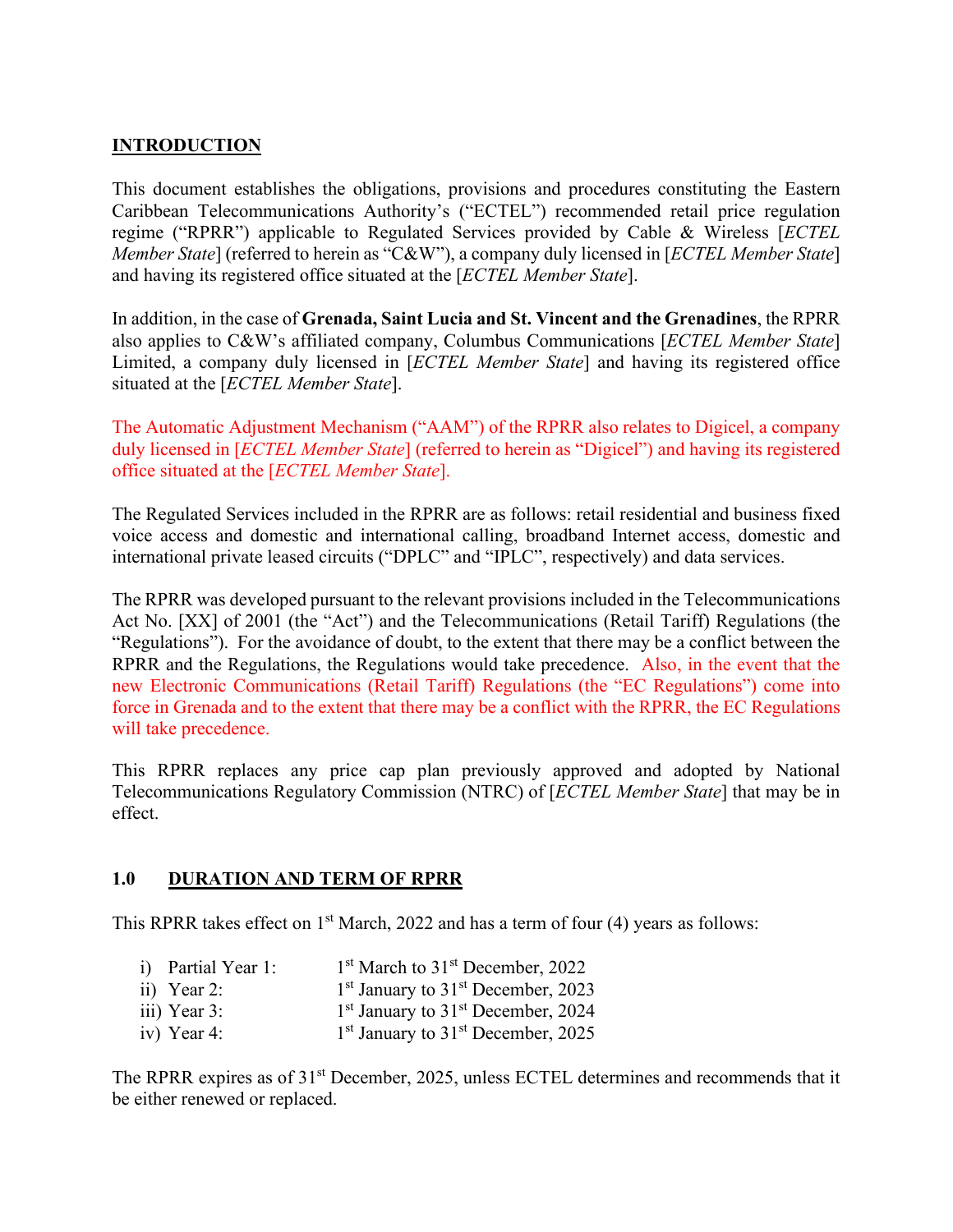## **2.0 RPRR PROVISIONS BY REGULATED SERVICE CATEGORY**

#### **2.1 General Price Cap Index**

For those Regulated Services that are subject to a price cap index ("PCI") constraint, the PCI is specified in the following form:

 $PCI = I - X +/- Z$ 

where:

- I = *Inflation Factor* (calculated as the previous year's change in the Consumer Price Index for the applicable ECTEL Member State as calculated and published by the Eastern Caribbean Central Bank)
- X = *Productivity Offset Factor*
- Z = *Exogenous Factors* ( such changes in operating costs that are outside of C&W's control and are material in magnitude)

#### **2.2 Fixed Voice Access from a Fixed Location**

Two (2) separately targeted PCIs apply to C&W's retail residential and business standalone basic fixed voice access services:

| i) Residential standalone basic fixed voice access: | PCI cap with $X = 0$ . |
|-----------------------------------------------------|------------------------|
|-----------------------------------------------------|------------------------|

ii) Business standalone basic fixed voice access: PCI cap with  $X = 0$ .

*Associated RPRR Provisions:*

- a) C&W must provide "standalone" residential and business basic fixed voice access services.
- b) Unused PCI headroom may be carried forward and used in subsequent price cap periods.
- c) The maximum allowed residential or business standalone basic fixed price increase in any one price cap period is 5%.
- d) *Residential Service Free Minute Allowance*: Residential standalone basic fixed voice access must include a minimum of 100 free off-peak (i.e., evenings and weekends) on-net fixed-to- fixed ("FTF") call minutes.
- e) *Residential Harmonisation Obligation*: The lowest monthly residential standalone basic access line rate must be equal to or more than 77% of the highest monthly residential standalone basic access line rate in any other ECTEL Member State.
- f) *Business Harmonisation Obligation*: The lowest monthly business standalone basic access line rate must be equal to or more than 90% of the highest monthly business standalone basic access line rate in any other ECTEL Member State.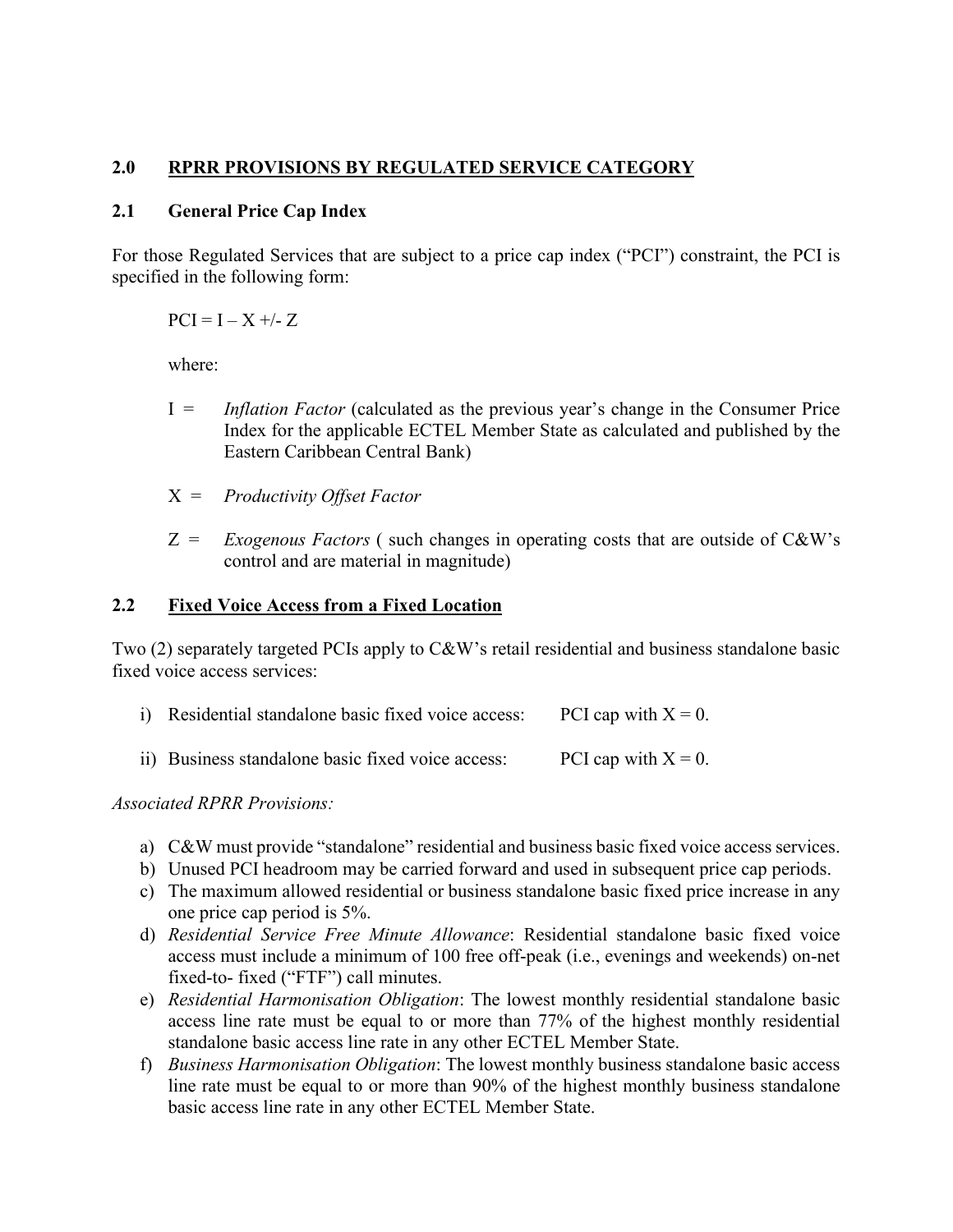Note that the PCI constraints and associated RPRR provisions set out in this Section 2.2 may be eliminated prior to the end of the RPRR term if the Automatic Adjustment Mechanism ("AAM") is triggered. The AAM is described in Section 4.0 below.

## **2.3 Domestic and International Calling from a Fixed Location**

Two separately targeted PCIs apply to C&W's retail domestic standalone basic fixed-to-fixed ("FTF") and fixed-to-mobile ("FTM") call services:

| i) Domestic standalone basic FTF calls:  | PCI cap with $X = 0$ . |
|------------------------------------------|------------------------|
| ii) Domestic standalone basic FTM calls: | PCI cap with $X = 0$ . |

*Associated RPRR Provisions:*

- a) C&W must provide "standalone" basic FTF and FTM call services.
- b) Unused PCI headroom may be carried forward and used in subsequent price cap periods.
- c) The maximum allowed FTF or FTM price increase in any one price cap period is 5%.
- d) *Domestic FTF Call Rate Harmonisation Obligation*: The lowest domestic FTF weekday/evening/weekend rate must be equal to or more than 65% of the corresponding highest FTF weekday/evening/weekend rate in any other ECTEL Member State.
- e) *Domestic FTM Call Rate Harmonisation Obligation*: The lowest domestic FTM weekday/evening/weekend rate must be equal to or more than 65% of the corresponding highest FTM weekday/evening/weekend rate in any other ECTEL Member State.
- f) *International Call Price Ceiling*: Each fixed international direct dial ("IDD") per-minute call price must be equal to or less than the corresponding mobile IDD per-minute call price charged by C&W.

Note that the PCI constraints and associated RPRR provisions set out in this Section 2.3 may be eliminated prior to the end of the RPRR term if the AAM is triggered.

Note also that a Z-factor related to ECTEL-mandated interconnection rate reductions applies to C&W's retail domestic standalone basic FTF and FTM service rates. The details of the associated interconnection rate reduction flow-through obligation are set out in Section 3.0 below.

## **2.4 Fixed Broadband Internet Access**

## *[Dominica and St. Kitts and Nevis]*

There are no pricing constraints or provisions applicable to C&W's retail fixed broadband Internet access services.

## *[Grenada, Saint Lucia and St. Vincent and the Grenadines]*

C&W and Columbus Communications are obligated to make available a Basic Broadband Offer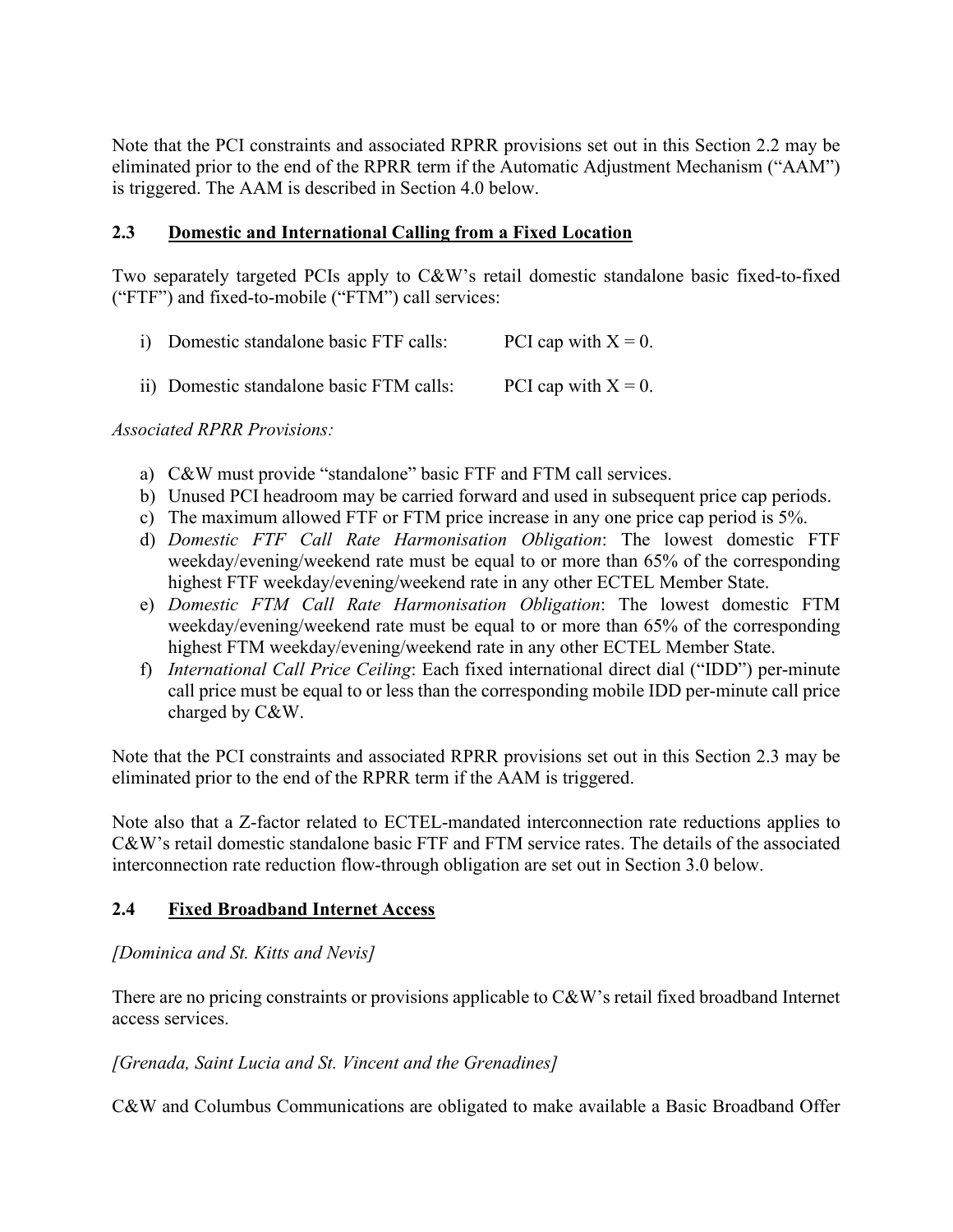("BBO") that satisfies the following minimum requirements:

- i) available on a standalone basis (i.e., available on an unbundled basis);
- ii) offered with unlimited monthly usage (i.e., without a monthly data usage cap);
- iii) minimum download / upload speeds of 10 Mbps / 1Mbps, respectively;
- iv) a monthly retail price of no greater than \$99 (VAT included);
- v) available to both new and existing customers; and
- vi) customers on other existing broadband plans who wish to switch to the BBO would not be subject to early termination fees.

*Associated RPRR Provisions:*

- a) *BBO Availability Harmonisation Obligation*: a basic fixed broadband service offer meeting the established BBO characteristics must be made available in all ECTEL Member States, where a BBO obligation applies.
- b) *BBO Price Harmonisation Obligation*: The highest monthly rate (VAT included) for the BBO must be no more than 10% higher than the lowest monthly rate standalone basic fixed broadband service in any other ECTEL Member State where a BBO obligation applies.

Note that the BBO obligation and associated RPRR provisions are not subject to the AAM and, therefore, remain in place for the full term of the RPRR regardless of whether the AAM is triggered.

## **2.5 DPLC, IPLC and Data Services**

There are no pricing constraints or provisions applicable to C&W's retail DPLC, IPLC or Data services.

## **3.0 INTERCONNECTION RATE REDUCTION FLOW-THROUGH OBLIGATION**

ECTEL's review of interconnection costs completed in 2018 resulted in significant reductions in interconnection rates – i.e., the mobile termination and fixed terminations rates ("MTR" and "FTR", respectively) – in each MS over the three-year period,  $2018$  $2018$  $2018$  to  $2020$ .<sup>1</sup> These mandated FTR and MTR rate reductions, which are cost-based, are eligible Z-factors in the case of C&W's retail domestic standalone basic FTM and FTF call services. The flow-through rate reduction obligations with respect to C&W's retail domestic standalone basic FTM and FTF services resulting from the mandated reductions in MTRs and FTRs are set out in Tables 1 and 2, respectively, for each  $MS<sup>2</sup>$  $MS<sup>2</sup>$  $MS<sup>2</sup>$ . As indicated in the tables, the required reductions are to be implemented in two steps, the first taking place on  $1<sup>st</sup>$  March, 2022 and the second on the first day of the second year of the RPRR.

<span id="page-4-0"></span><sup>1</sup> ECTEL, *Recommendation to National Telecommunications Regulatory Commissions on Cost Oriented Interconnection Rates in the ECTEL Member States*, April 2018.

<span id="page-4-1"></span><sup>&</sup>lt;sup>2</sup> Note that the flow-through obligation does not require full flow-through the mandated MTR and FTR reductions, but rather 64% and 43%, respectively.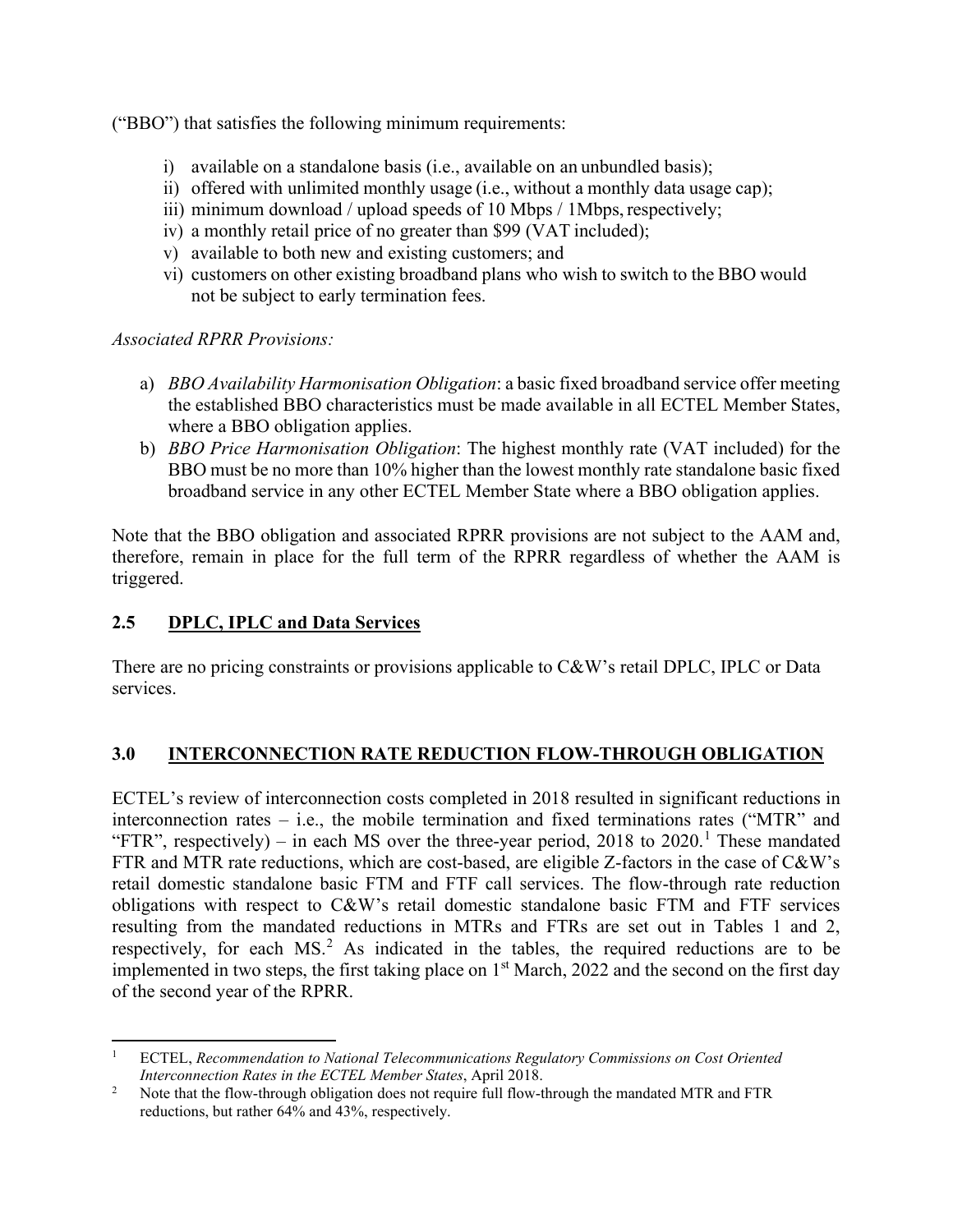| Table 1 – C&W MTR to FTM Flow-Through Obligation<br>(¢/minute) |                              |                                           |                                                |                                      |
|----------------------------------------------------------------|------------------------------|-------------------------------------------|------------------------------------------------|--------------------------------------|
| <b>ECTEL</b><br><b>Member State</b>                            | <b>Current</b><br><b>FTM</b> | 1 <sup>st</sup> March, 2022<br><b>FTM</b> | 1 <sup>st</sup> January,<br>2023<br><b>FTM</b> | <b>Total FTM</b><br><b>Reduction</b> |
| <b>DOM</b>                                                     | 40.0                         | 30.0                                      | 25.0                                           | $-15.0$                              |
| <b>GND</b>                                                     | 40.0                         | 30.0                                      | 25.0                                           | $-15.0$                              |
| <b>SKN</b>                                                     | 40.0                         | 30.0                                      | 25.0                                           | $-15.0$                              |
| <b>SLU</b>                                                     | 40.0                         | 30.0                                      | 25.0                                           | $-15.0$                              |
| <b>SVG</b>                                                     | 40.0                         | 30.0                                      | 25.0                                           | $-15.0$                              |
| Average                                                        | 40.0                         | 30.0                                      | 25.0                                           | $-15.0$                              |

| Table 2 – C&W FTR to FTF Flow-Through Obligation<br>$(\phi/minute)$ |                            |                                                |                                                     |                                      |
|---------------------------------------------------------------------|----------------------------|------------------------------------------------|-----------------------------------------------------|--------------------------------------|
| <b>ECTEL</b><br><b>Member State</b>                                 | Current<br><b>Peak FTF</b> | 1 <sup>st</sup> March, 2022<br><b>Peak FTF</b> | 1 <sup>st</sup> January,<br>2023<br><b>Peak FTF</b> | <b>Total FTF</b><br><b>Reduction</b> |
| <b>DOM</b>                                                          | 7.0                        | 6.0                                            | 5.5                                                 | $-1.5$                               |
| <b>GND</b>                                                          | 7.0                        | 6.0                                            | 5.5                                                 | $-1.5$                               |
| <b>SKN</b>                                                          | 7.0                        | 6.0                                            | 5.5                                                 | $-1.5$                               |
| <b>SLU</b>                                                          | 7.0                        | 6.0                                            | 5.5                                                 | $-1.5$                               |
| <b>SVG</b>                                                          | 7.0                        | 6.0                                            | 5.5                                                 | $-1.5$                               |
| Average                                                             | 7.0                        | 6.0                                            | 5.5                                                 | $-1.5$                               |
|                                                                     | <b>Off-Peak</b><br>FTF     | <b>Off-Peak</b><br><b>FTF</b>                  | <b>Off-Peak</b><br>FTF                              | <b>Total FTF</b><br><b>Reduction</b> |
| <b>DOM</b>                                                          | 4.0                        | 3.0                                            | 2.5                                                 | $-1.5$                               |
| <b>GND</b>                                                          | 4.0                        | 3.0                                            | 2.5                                                 | $-1.5$                               |
| <b>SKN</b>                                                          | 4.0                        | 3.0                                            | 2.5                                                 | $-1.5$                               |
| <b>SLU</b>                                                          | 4.0                        | 3.0                                            | 2.5                                                 | $-1.5$                               |
| <b>SVG</b>                                                          | 4.0                        | 3.0                                            | 2.5                                                 | $-1.5$                               |
| Average                                                             | 4.0                        | 3.0                                            | 2.5                                                 | $-1.5$                               |

Note that the interconnection rate flow-through obligation is not subject to the AAM and, therefore, must be fully implemented regardless of whether the AAM is triggered.

## **4.0 AUTOMATIC ADJUSTMENT MECHANISM ("AAM")**

The purpose of the AAM is to determine if the PCI constraints and associated RPRR provisions applicable to C&W's retail residential and business fixed voice access and calling services, as set out in Sections 2.2 and 2.3 may be eliminated as of the effective date or during the term of the RPRR.

# **4.1 AAM Trigger Mechanisms**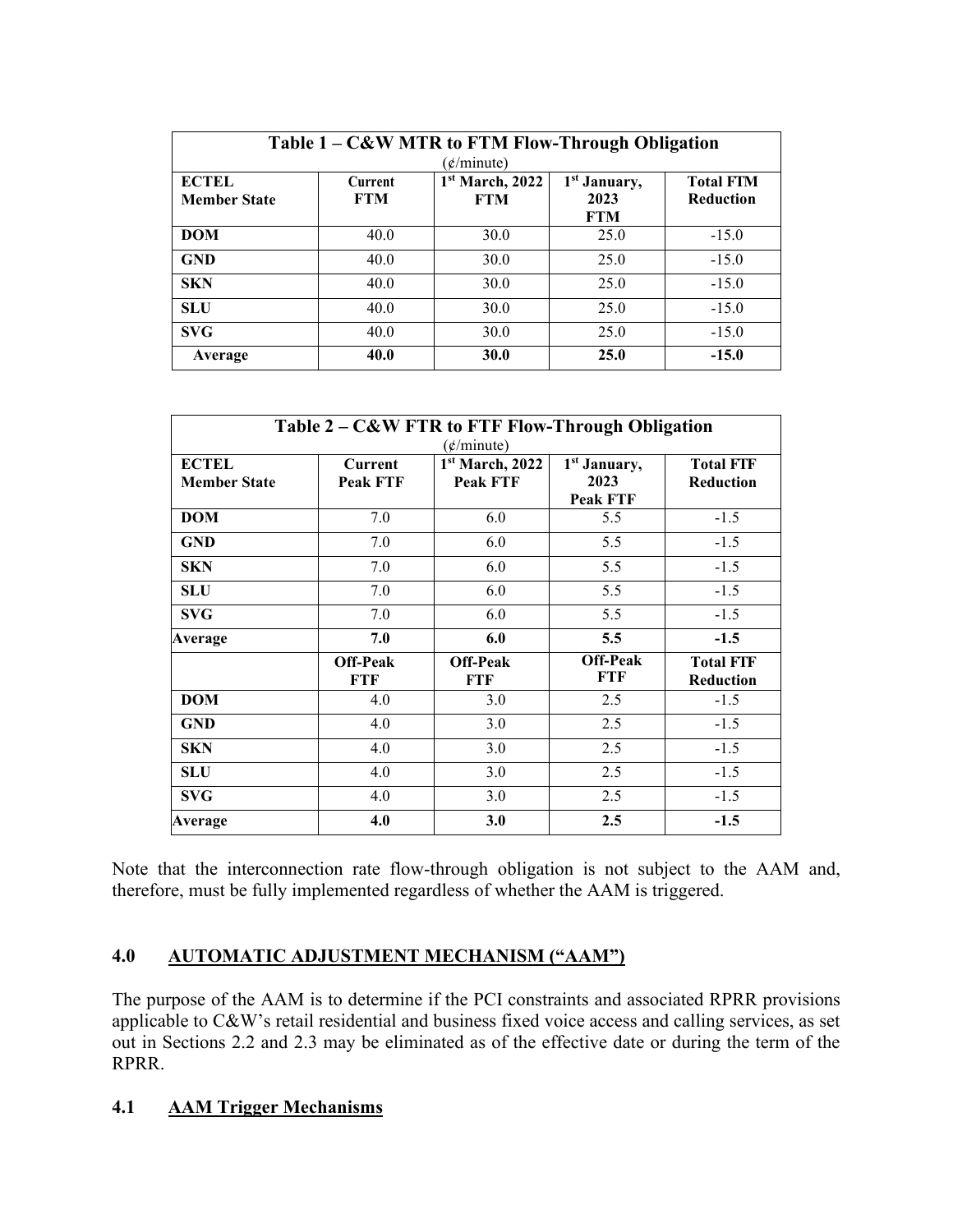The AAM trigger consists of two components – the Digicel and C&W Components – both of which will be considered simultaneously to determine whether or not the AAM is triggered. The Digicel and C&W Components are as follows:

## **i) Digicel Component**

*Principle*: Direct quantitative evidence from Digicel that it has entered the residential and small business fixed voice service markets.

*Trigger Threshold*: Digicel residential and small business fixed voice service customer base equal to or greater than approximately **2%** of the population of the MS in question, as set out in Table 3.

| Table 3: Proposed "Digicel Component" Trigger Threshold |            |                                                                                      |
|---------------------------------------------------------|------------|--------------------------------------------------------------------------------------|
| <b>ECTEL</b><br><b>Member State</b>                     | Population | <b>Digicel Residential and Small Business</b><br><b>Fixed Voice Subscriber Count</b> |
| <b>DOM</b>                                              | 72,000     | 1.450                                                                                |
| <b>GND</b>                                              | 111,000    | 2,200                                                                                |
| <b>SKN</b>                                              | 52,000     | 1.050                                                                                |
| <b>SLU</b>                                              | 182,000    | 3,600                                                                                |
| <b>SVG</b>                                              | 110,000    | 2,200                                                                                |

## *Subscriber Data Definition*:

- a) Residential fixed services including (a) standalone fixed voice and (b) bundled fixed voice (e.g., with broadband Internet and/or pay TV) subscribers; and
- b) Small business fixed services including (a) standalone fixed voice, (b) bundled fixed voice (e.g., with broadband Internet and/or pay TV) subscribers.

## **ii) C&W Component**

*Principle*: Indirect qualitative and quantitative evidence from C&W that Digicel has entered the residential and small business fixed voice service markets.

#### *Trigger Thresholds*:

- a) Observed Entry: Corroborating evidence either in the form of Digicel advertising or postings on Digicel's website that Digicel offers residential and small business fixed voice services; and
- b) C&W Subscriber Loss: Evidence of a minimum 10% reduction in C&W's residential and small business fixed voice service subscriber base relative to  $31<sup>st</sup>$  December, 2021.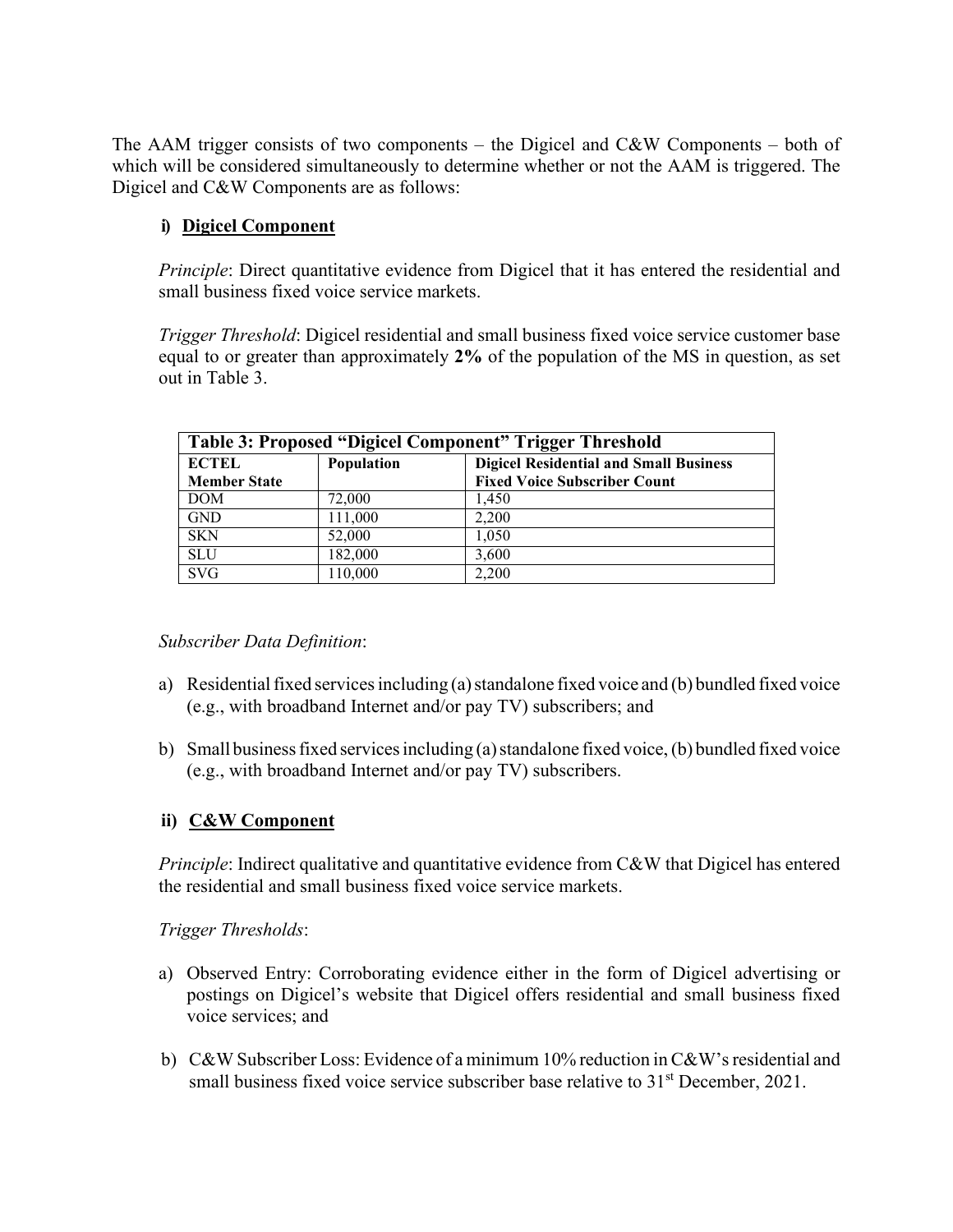## **4.2 AAM Administration**

The data required for the Digicel and C&W Components of the AAM shall be collected by the NTRCs on behalf ECTEL by **1st February, 2022** and every six months thereafter, as necessary. The results of the Digicel and C&W Components of the AAM shall be assessed by ECTEL simultaneously. In the event the Digicel and C&W Components generate contradictory results for a given MS, then ECTEL shall investigate the discrepancy, as necessary, and do its best to resolve or determine the reason(s) for the difference in results. Where no resolution isfound, ECTEL shall place greater weight on the Digicel Component of the AAM. In other words, if the Digicel Component trigger is met, but not the C&W Component trigger, the AAM would be triggered. In the reverse instance, the AAM would not be triggered.

Practically, the AAM assessment process shall, as necessary, work as follows:

#### One month before the RPRR takes effect i.e. on **1st February, 2022**:

1) The NTRC shall determine whether to trigger the AAM at the outset of the RPRR based on an ECTEL written determination of whether the AAM trigger conditions aremet at the time the RPRR is to take effect.

## Biannually once the RPRR is in effect (for those MS where the AAM not yet triggered):

- 2) The NTRC shall not trigger the AAM if ECTEL has confirmed in writing that it has determined that the AAM trigger conditions are not met.
- 3) The NTRC shall trigger the AAM if ECTEL has confirmed to it in writing that it has determined that the AAM trigger conditions have been met.
- 4) The NTRC shall trigger the AAM if it has not received any confirmation in writing from ECTEL regarding the status of the AAM trigger conditions. However, in such aninstance, should circumstances delay ECTEL's ability to assess the AAM trigger conditions, ECTEL shall inform the applicable NTRCs of this fact and, accordingly, pause the AAM process briefly, until the issue causing the delay is rectified.

To ensure full transparency as to the status of AAM assessment process, ECTEL shall keep both C&W and Digicel informed in writing of its biannual AAM trigger assessments, findings and related directions to the NTRCs, as applicable.

A summary of the AAM administrative procedures and timelines to be conducted for each MS, as necessary, is provided in Table 4.

| Table 4 – AAM Administrative Procedures and Timelines                |        |  |
|----------------------------------------------------------------------|--------|--|
| Date                                                                 | Action |  |
| One Month Prior to the New RPRR taking effect $1^{st}$ February 2022 |        |  |